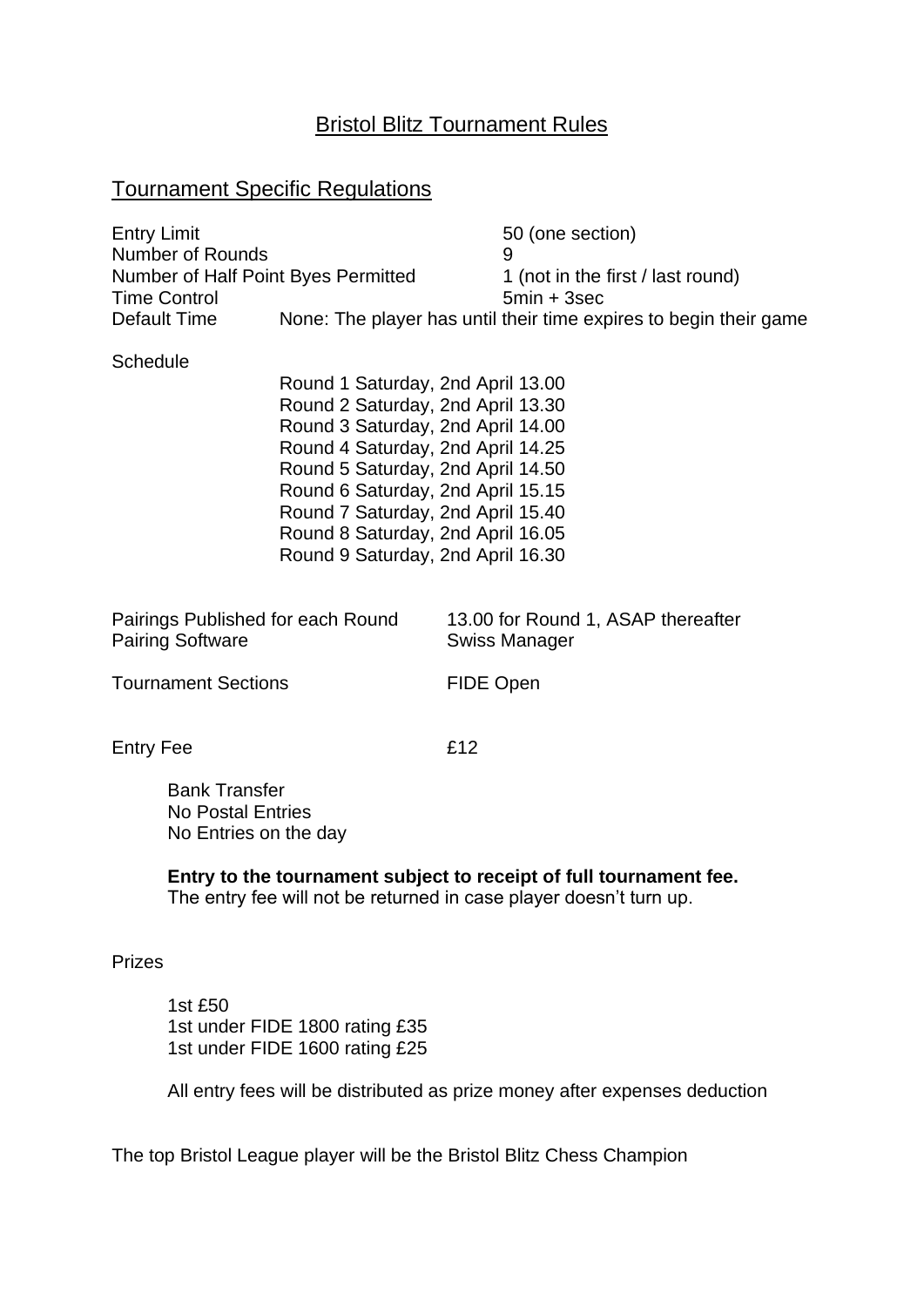# Allocation of Ratings

The ratings used for the tournament will be determined from the following:

- (1) FIDE Blitz Rating (March 2022)
- (2) FIDE Rapid Rating (March 2022)
- (3) ECF Rapid Rating (March 2022)
- (4) FIDE Standard Rating (March 2022)
- (5) ECF Standard Rating (March 2022)

Where a player has none of these, the organisers will assign an estimate based on all available data on a case-by-case basis, failing which the player will be assigned a rating of 0.

# Rating

The tournament will be submitted to FIDE. It is a condition of playing in the Bristol Blitz that the data submitted at the time of entry will be forwarded to the ECF / FIDE as required to enable the games to be rated by the FIDE.

# Levels of ECF Membership Required

At the moment FIDE is not charging for the registration or rating of Blitz events; nor does ECF grade them. They are currently outside the ECF fee structure.

# Covid Regulations

The regulations below apply at the time of writing. Depending on government regulations, or the regulations of the venue, these may change without notice.

- Players should only play if they have no COVID-19 symptoms.
- No handshakes before or at the end of the games are necessary, just be polite!

# Prize Conditions

The prize fund will be reduced if there are fewer than 30 players!

The place prizes in all tournaments will be awarded to the player scoring the most points. There will be no tie-breaks applied, and in the event of a tie, the prize money will be shared equally between all tied players.

Players allocated a rating of 0 are not eligible for rating prizes.

Where there is a tie for a rating prize, the prize shall be won by the lowest-rated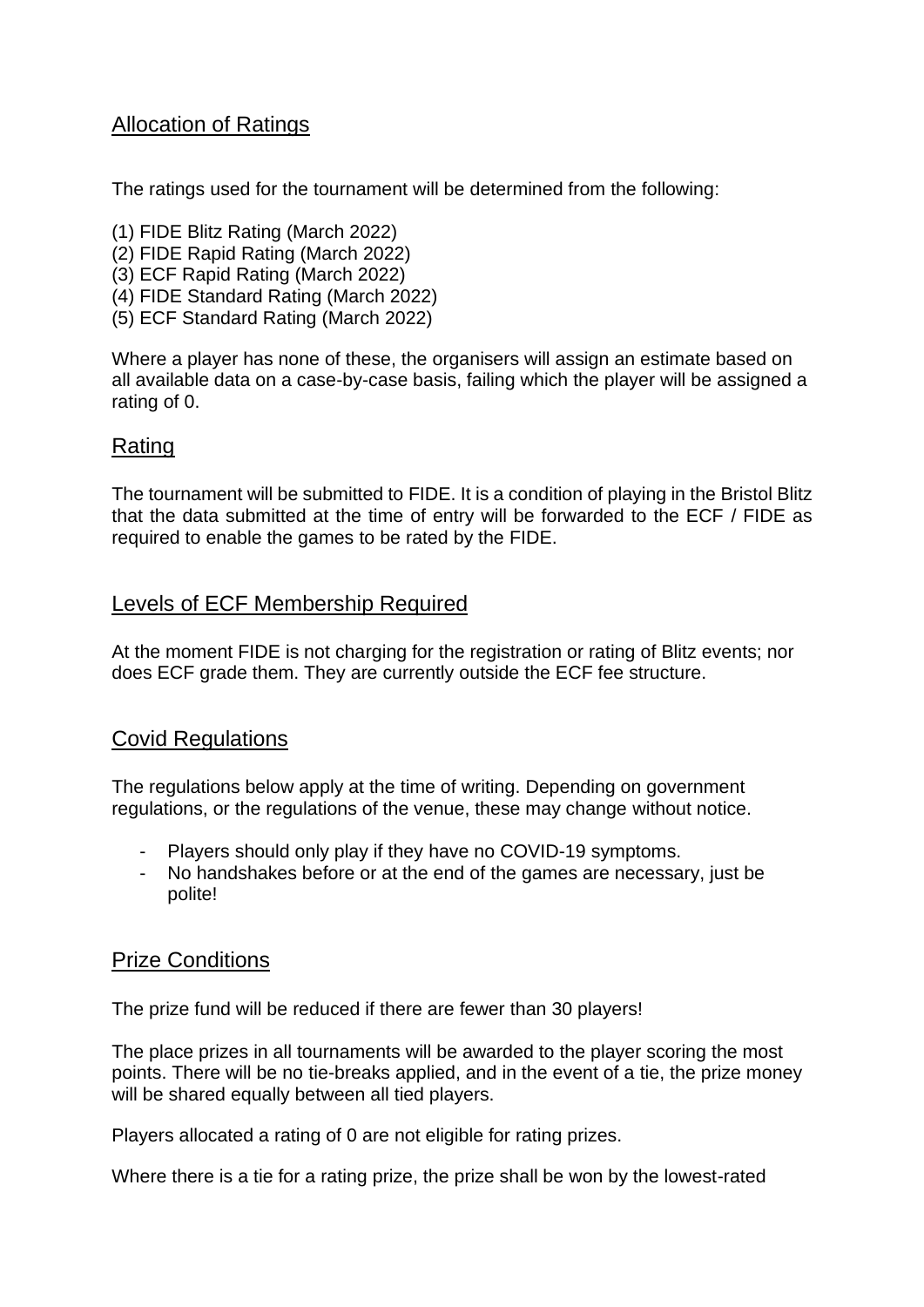player involved in the tie.

Where a player wins a place prize and a rating prize, the player will win whichever prize is of the higher value.

## Byes

One half Point bye may be requested for Rounds 2 to 8 (or a request may be cancelled) either:

- At the time of entry, or
- At any point before the pairings are published for each tournament.

Where the pairings are published as soon as they are available, the request should be made no later than the conclusion of the last game in the round of the tournament being played. Such requests should be made to the Arbiter at the tournament.

Players who miss more rounds than the number of Half Point Byes permitted in each tournament will be withdrawn from the tournament, unless the Chief Arbiter decides otherwise.

A player who defaults a game will not be included in the pairings for the next round of the tournament, or any subsequent round, unless the Chief Arbiter decides otherwise.

# F.I.D.E. Rules of Blitz Chess apply.

For the first completed illegal move, the arbiter shall give one-minute extra time to the opponent. For the second completed illegal move by the same player, the arbiter shall declare game lost by this player. However, the game is drawn if the position is such that the opponent cannot checkmate the player's king, by any possible series of legal moves.

### **Appendix B. Blitz**

- B.1 A 'blitz' game is one where all the moves must be completed in a fixed time of 10 minutes or less for each player; or the allotted time plus 60 times any increment is 10 minutes or less.
- B.2 The penalties mentioned in Articles 7 and 9 of the Competition Rules **shall be one minute instead of two minutes**.
- B.3.1 The Competition Rules shall apply if:
- B.3.1.1 one arbiter supervises one game and
- B.3.1.2 each game is recorded by the arbiter or his assistant and, if possible, by electronic means.
- B.3.2 The player may at any time, when it is his move, ask the arbiter or his assistant to show him the scoresheet. This may be requested a maximum of five times in a game. More requests shall be considered as a distraction of the opponent.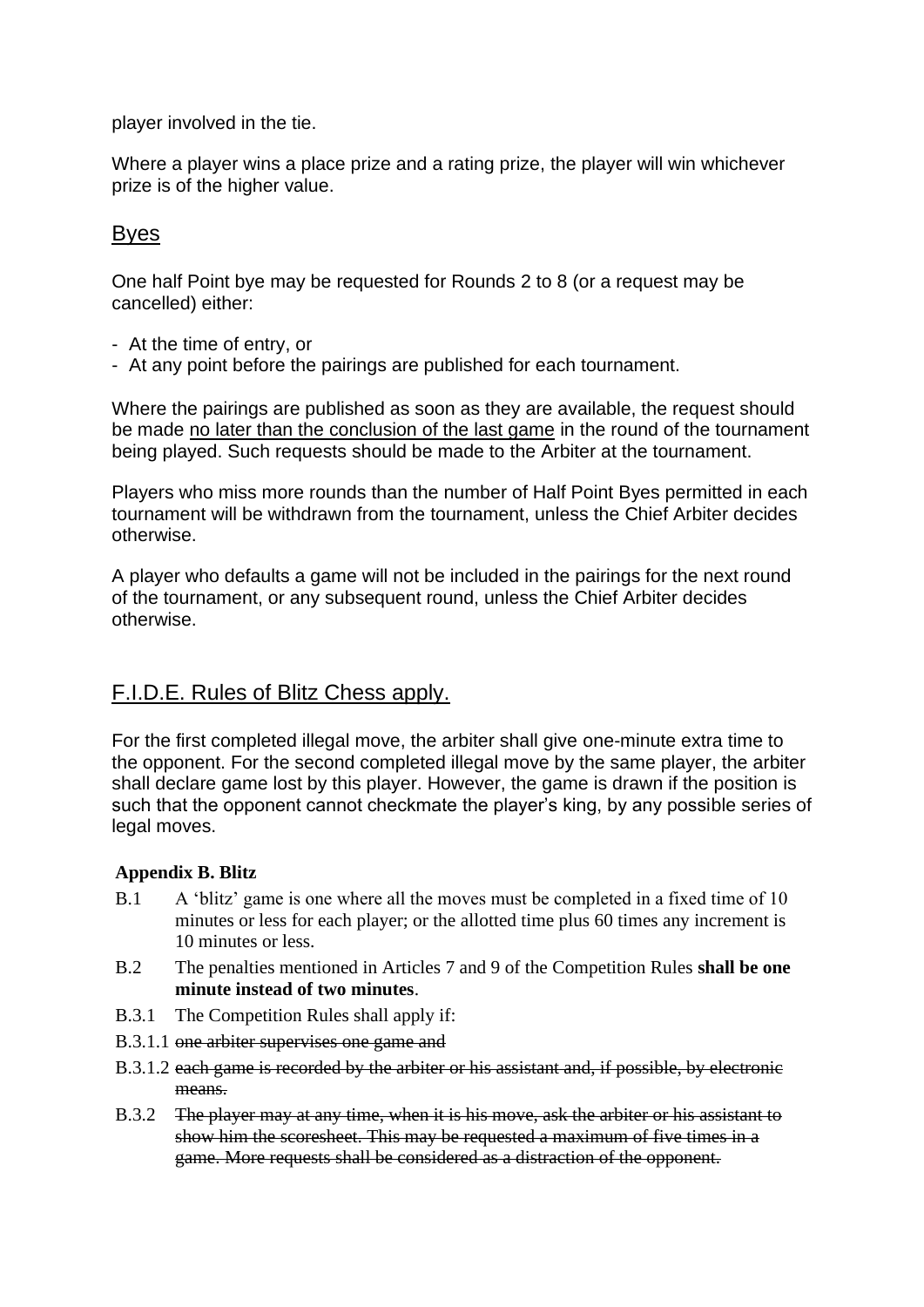- B.4 Otherwise, play shall be governed by the Rapid chess Laws as in **Article A.2 and A.4.**
- B.5 The regulations of an event shall specify whether Article B.3 or **Article B.4 shall apply** for the entire event.

---------------------------------------

- **A.2** Players do not need to record the moves, but do not lose their rights to claims normally based on a scoresheet. The player can, at any time, ask the arbiter to provide him with a scoresheet, in order to write the moves.
- **A.4** … otherwise, the following apply:
- A.4.1 From the initial position, once 10 moves have been completed by each player,
- A.4.1.1 no change can be made to the clock setting, unless the schedule of the event would be adversely affected
- A.4.1.2 no claim can be made regarding incorrect set-up or orientation of the chessboard. In case of incorrect king placement, castling is not allowed. In case of incorrect rook placement, castling with this rook is not allowed.
- A.4.2 If the arbiter observes an action taken under Article 7.5.1, 7.5.2, 7.5.3 or 7.5.4, he shall act according to Article 7.5.5, provided the opponent has not made his next move. If the arbiter does not intervene, the opponent is entitled to claim, provided the opponent has not made his next move. If the opponent does not claim and the arbiter does not intervene, the illegal move shall stand and the game shall continue. Once the opponent has made his next move, an illegal move cannot be corrected unless this is agreed by the players without intervention of the arbiter.
- A.4.3 To claim a win on time, the claimant may stop the chess clock and notify the arbiter. However, the game is drawn if the position is such that the claimant cannot checkmate the player's king by any possible series of legal moves.
- A.4.4 If the arbiter observes both kings are in check, or a pawn on the rank furthest from its starting position, he shall wait until the next move is completed. Then, if an illegal position is still on the board, he shall declare the game drawn.
- A.4.5 **The arbiter shall also call a flag fall, if he observes it.**
- 7.5.1 An illegal move is completed once the player has pressed his clock. If during a game it is found that an illegal move has been completed, the position immediately before the irregularity shall be reinstated. If the position immediately before the irregularity cannot be determined, the game shall continue from the last identifiable position prior to the irregularity. Articles 4.3 and 4.7 apply to the move replacing the illegal move. The game shall then continue from this reinstated position.
- 7.5.2 If the player has moved a pawn to the furthest distant rank, pressed the clock, but not replaced the pawn with a new piece, the move is illegal. The pawn shall be replaced by a queen of the same colour as the pawn.
- 7.5.3 If the player presses the clock without making a move, it shall be considered and penalized as if an illegal move.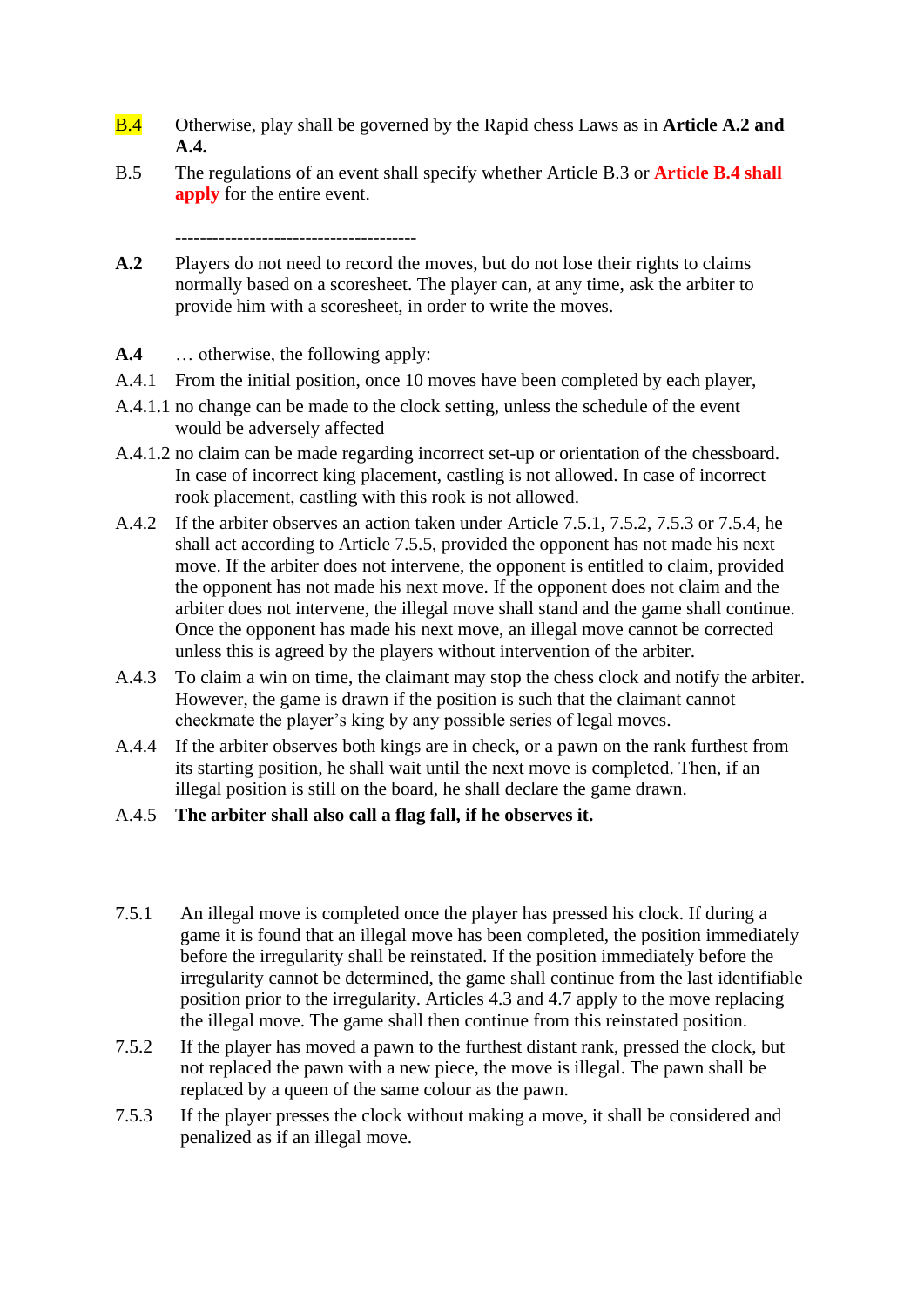- 7.5.4 If a player uses two hands to make a single move (for example in case of castling, capturing or promotion) and pressed the clock, it shall be considered and penalized as if an illegal move.
- 7.5.5 After the action taken under Article 7.5.1, 7.5.2, 7.5.3 or 7.5.4 for the first completed illegal move by a player, the arbiter shall give two minutes extra time to his opponent; for the second completed illegal move by the same player the arbiter shall declare the game lost by this player. However, the game is drawn if the position is such that the opponent cannot checkmate the player's king by any possible series of legal moves.

## Mobile Phones

During play mobile phones and other electronic devices must be completely switched off.

A player will be immediately disqualified if during the game any such device either

- (a) makes any sound; or
- (b) is found to be switched on.

## Parental Responsibility

Parents or guardians are responsible for their children during the tournament. The organisers and helpers are not able to act "in loco parentis" and are not able to take responsibility for any child's actions, or for the actions of anyone that may affect your child.

## **Liability**

The organisers accept no responsibility for any loss, theft or accident during the tournament.

## Right to Refuse Entry

The Chief Organiser reserves the right to refuse entry without being required to state a reason, and to transfer players between tournaments at any time.

# Zero Tolerance to Abuse

The Chief Arbiter is empowered to expel a player from all tournaments entered, either for a number or rounds, a number of days, or in their entirety, who shows dissent by word or action towards an arbiter, or any member of staff connected with the Tournament.